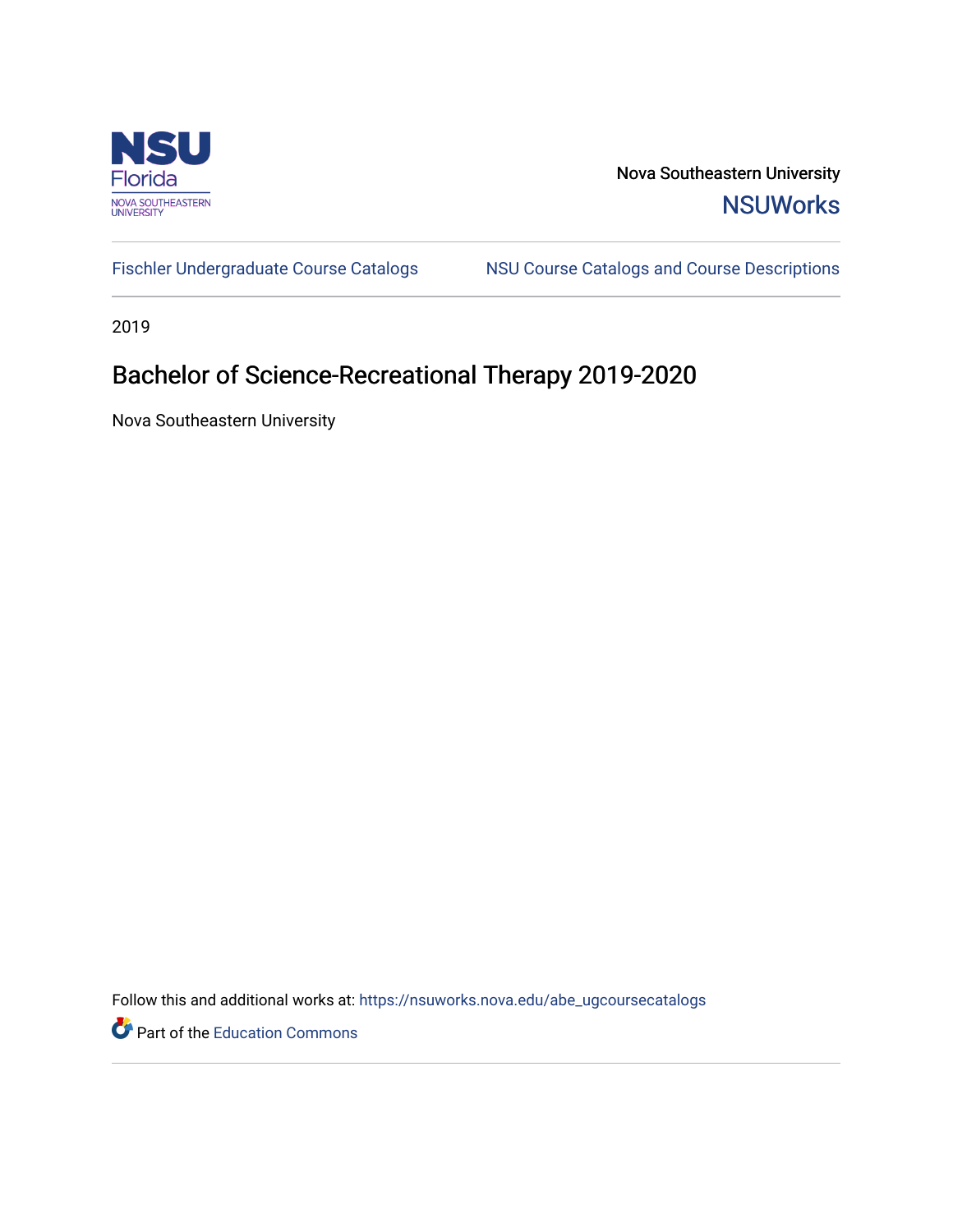

#### **Abraham S. Fischler College of Education Bachelor of Science - Recreational Therapy DEGREE CURRICULUM SHEET | 2019-2020 CATALOG**

| <b>FIRST YEAR SEMINAR</b>               |                   |
|-----------------------------------------|-------------------|
| Course                                  | Credits Frequency |
| UNIV 1000: First Year Seminar           | FW                |
| <b>Total First Year Seminar Credits</b> |                   |

| <b>GENERAL EDUCATION REQUIREMENTS</b>               |         |           |
|-----------------------------------------------------|---------|-----------|
| Area/Course                                         | Credits | Frequency |
| <b>Written Composition</b>                          |         |           |
| 6 credits at or above COMP 1500                     |         |           |
| Open Written Communication                          | З       | FW        |
| Open Written Communication                          | 3       | FW        |
| Mathematics                                         |         |           |
| 6 credits at or above MATH 1040                     |         |           |
| Open Arts & Humanities                              | 3       | FW        |
| Open Arts & Humanities                              | З       | FW        |
| Social & Behavioral Sciences                        |         |           |
| Complete 6 credits in PSYC 1020 or PSYC 1020H       |         |           |
| (*prereq for PSYC 2350) & PSYC 3260 (*prereq for RT |         |           |
| Science                                             |         |           |
| Open Science                                        | 3       | FW        |
| Open Science                                        | 3       | FW        |
| <b>Total General Education Credits</b>              | 30      |           |

| <b>MAJOR REQUIREMENTS</b>                                                         |    |                          |
|-----------------------------------------------------------------------------------|----|--------------------------|
| <b>Core Courses</b>                                                               |    | <b>Credits Frequency</b> |
| RT 1100 - Recreational Therapy: Theory and Foundations                            | 3  | <b>FWS</b>               |
| RT 1200 - Recreational Therapy with Physically Disabled Individuals               | 3  | F                        |
| RT 1400 - Current Trends in Recreational Therapy                                  | 3  | <b>FW</b>                |
| HS 1300 - Interpersonal Assessment Skills in Human Relations                      | 3  | <b>FW</b>                |
| RT 2000 - Recreational Therapy: Processes and Techniques                          | 3  | E                        |
| RT 2100 - Recreational Therapy for Individuals with Mental Illness (Prereq: 3260) | 3  | W                        |
| RT 2200 - Multicultural Issues in Therapeutic Recreation Settings                 | 3  | <b>FW</b>                |
| PSYC 2350 - Life Span Human Development                                           | 3  | <b>FW</b>                |
| RT 3050 - Clinical Assessment and Evaluation in Recreational Therapy              | 3  | F                        |
| RT 3250 - Human Anatomy & Physiology                                              | 3  | <b>FW</b>                |
| HS 2100 - Administration of Recreational and Leisure Services (Prereq: 3260)      | 3  | W                        |
| LED 3000 - Introduction to Leadership                                             | 3  | <b>FW</b>                |
| BHS 3110 - Health Care Ethics                                                     | 3  | FW                       |
| HS 4100 - Rehabilitation Principles and Case Management                           | 3  | <b>WS</b>                |
| HS 4250 - Program Planning and Evaluation                                         | 3  | W                        |
| RT 4120 - Field Placement in Recreation Therapy                                   | 6  | FW                       |
| <b>Total Major Credits</b>                                                        | 54 |                          |

*NOTE: Some General Education courses may also fulfill major requirements.*

| <b>OPEN ELECTIVES</b>               |    |
|-------------------------------------|----|
|                                     |    |
| <b>Total Open Electives Credits</b> | 24 |

| <b>CONCENTRATIONS</b>                                                      |  |
|----------------------------------------------------------------------------|--|
| Complete a minimum of one concentration (4 courses within a concentration) |  |
| Total concentration credits                                                |  |

**\*Typically, 24 Open Elective credits are required. If the U 1000 course is needed then only 21 credits of open electiv needed. Check with your advisor to ensure the Open Ele requirement has been met.** 

#### **TOTAL CREDITS: 120**

*NOTE: Click on course link for detail course information including description and prerequisite requirements*

*WO-Odd Year Winter; U - Upon Contract Frequency Key: F-Every Fall; W-Every Winter; FE - Even Year Fall; FO - Odd Year FalI; WE-Even Year Winter;*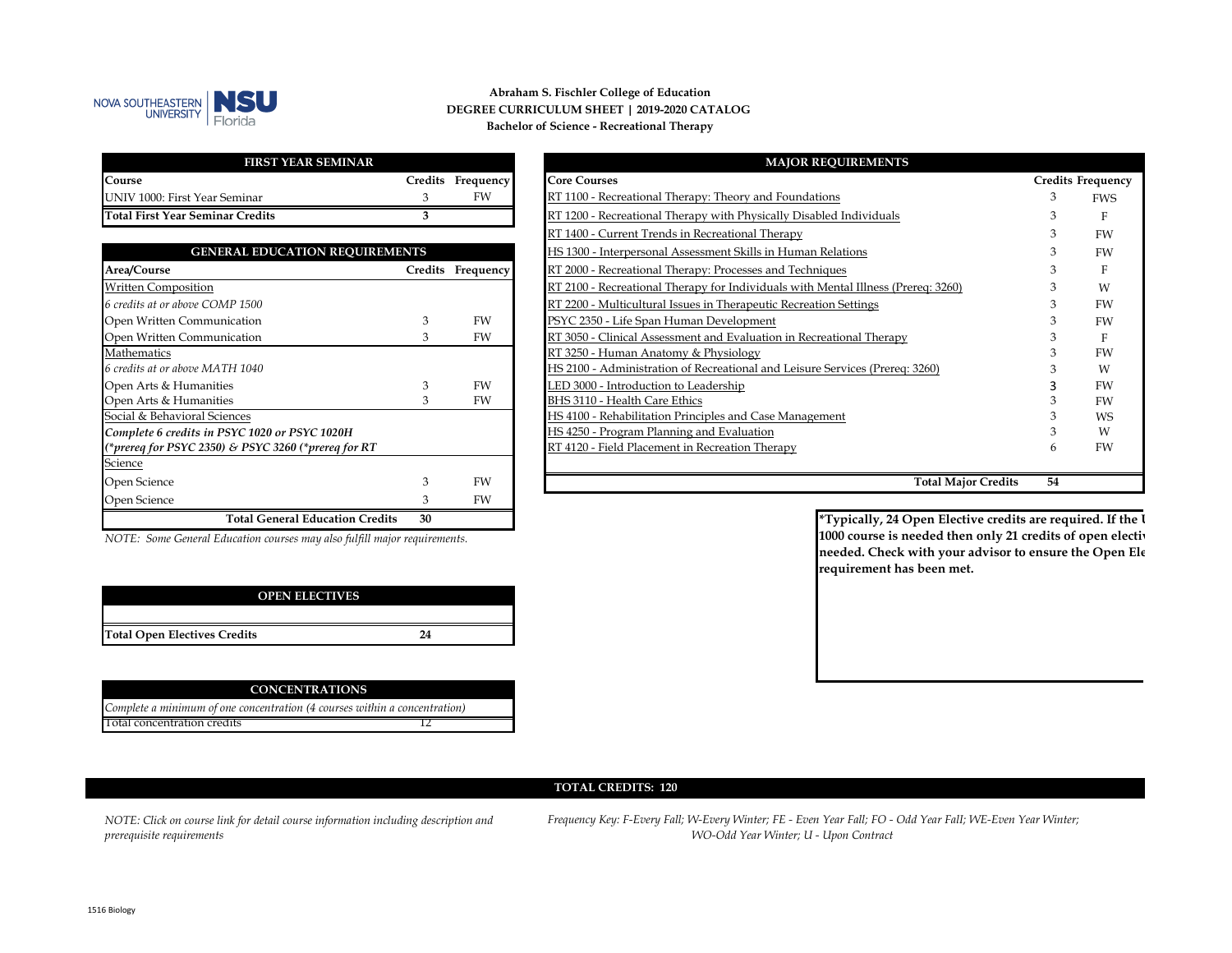

#### **Abraham S. Fischler College of Education SAMPLE FOUR YEAR CURRICULUM | 2019-2020 CATALOG Bachelor of Science - Recreational Therapy**

| Freshman Year<br>FALL<br><b>WINTER</b><br>Credits<br>Course<br>Course<br>General Education: Math<br>3<br>General Education: Math<br>3<br>3<br>General Eduation: Written Composition<br>General Eduation: Written Composition<br>3<br>General Education: Humanities<br>3<br><b>General Education: Humanities</b><br>3<br>General Education: Social and Beh Sciences (PSYC 1020)<br>3<br>General Education: Social and Beh Sciences (PSYC 3260)<br>3<br>3<br>3<br>General Education: Bio and Physical Sciences<br>General Education: Bio and Physical Sciences<br>15<br>15<br><b>Total Credits</b><br><b>Total Credits</b><br>Sophomore Year<br><b>FALL</b><br><b>WINTER</b><br>Credits<br>Credits<br>Course<br>Course<br>RT 1100: Recreational Therapy: Theory and Foundations<br>3<br>RT 1400: Current Trends in Recreational Therapy<br>3<br>RT 1200: RT with Physically Disabled Individuals<br>3<br>HS 1300: Interpersonal Assess Skills in Human Relations<br>3<br>PSYC 2350: Life Span Development<br>3<br>RT 2100: Recreational Therapy for Indiv with Menal Illness<br>3<br>RT 2000: Recreational Therapy: Processes and Techniques<br>3<br>3<br>RT 2200: Multicultural Issues in Therapeutic Settings | Credits |
|---------------------------------------------------------------------------------------------------------------------------------------------------------------------------------------------------------------------------------------------------------------------------------------------------------------------------------------------------------------------------------------------------------------------------------------------------------------------------------------------------------------------------------------------------------------------------------------------------------------------------------------------------------------------------------------------------------------------------------------------------------------------------------------------------------------------------------------------------------------------------------------------------------------------------------------------------------------------------------------------------------------------------------------------------------------------------------------------------------------------------------------------------------------------------------------------------------------|---------|
|                                                                                                                                                                                                                                                                                                                                                                                                                                                                                                                                                                                                                                                                                                                                                                                                                                                                                                                                                                                                                                                                                                                                                                                                               |         |
|                                                                                                                                                                                                                                                                                                                                                                                                                                                                                                                                                                                                                                                                                                                                                                                                                                                                                                                                                                                                                                                                                                                                                                                                               |         |
|                                                                                                                                                                                                                                                                                                                                                                                                                                                                                                                                                                                                                                                                                                                                                                                                                                                                                                                                                                                                                                                                                                                                                                                                               |         |
|                                                                                                                                                                                                                                                                                                                                                                                                                                                                                                                                                                                                                                                                                                                                                                                                                                                                                                                                                                                                                                                                                                                                                                                                               |         |
|                                                                                                                                                                                                                                                                                                                                                                                                                                                                                                                                                                                                                                                                                                                                                                                                                                                                                                                                                                                                                                                                                                                                                                                                               |         |
|                                                                                                                                                                                                                                                                                                                                                                                                                                                                                                                                                                                                                                                                                                                                                                                                                                                                                                                                                                                                                                                                                                                                                                                                               |         |
|                                                                                                                                                                                                                                                                                                                                                                                                                                                                                                                                                                                                                                                                                                                                                                                                                                                                                                                                                                                                                                                                                                                                                                                                               |         |
|                                                                                                                                                                                                                                                                                                                                                                                                                                                                                                                                                                                                                                                                                                                                                                                                                                                                                                                                                                                                                                                                                                                                                                                                               |         |
|                                                                                                                                                                                                                                                                                                                                                                                                                                                                                                                                                                                                                                                                                                                                                                                                                                                                                                                                                                                                                                                                                                                                                                                                               |         |
|                                                                                                                                                                                                                                                                                                                                                                                                                                                                                                                                                                                                                                                                                                                                                                                                                                                                                                                                                                                                                                                                                                                                                                                                               |         |
|                                                                                                                                                                                                                                                                                                                                                                                                                                                                                                                                                                                                                                                                                                                                                                                                                                                                                                                                                                                                                                                                                                                                                                                                               |         |
|                                                                                                                                                                                                                                                                                                                                                                                                                                                                                                                                                                                                                                                                                                                                                                                                                                                                                                                                                                                                                                                                                                                                                                                                               |         |
|                                                                                                                                                                                                                                                                                                                                                                                                                                                                                                                                                                                                                                                                                                                                                                                                                                                                                                                                                                                                                                                                                                                                                                                                               |         |
|                                                                                                                                                                                                                                                                                                                                                                                                                                                                                                                                                                                                                                                                                                                                                                                                                                                                                                                                                                                                                                                                                                                                                                                                               |         |
|                                                                                                                                                                                                                                                                                                                                                                                                                                                                                                                                                                                                                                                                                                                                                                                                                                                                                                                                                                                                                                                                                                                                                                                                               |         |
| HS 2100: Administration of Recreational and Leisure Services<br>3<br>3<br>Concentration                                                                                                                                                                                                                                                                                                                                                                                                                                                                                                                                                                                                                                                                                                                                                                                                                                                                                                                                                                                                                                                                                                                       |         |
| 15<br><b>Total Credits</b><br><b>Total Credits</b><br>15                                                                                                                                                                                                                                                                                                                                                                                                                                                                                                                                                                                                                                                                                                                                                                                                                                                                                                                                                                                                                                                                                                                                                      |         |
| <b>Junior Year</b>                                                                                                                                                                                                                                                                                                                                                                                                                                                                                                                                                                                                                                                                                                                                                                                                                                                                                                                                                                                                                                                                                                                                                                                            |         |
| <b>FALL</b><br><b>WINTER</b>                                                                                                                                                                                                                                                                                                                                                                                                                                                                                                                                                                                                                                                                                                                                                                                                                                                                                                                                                                                                                                                                                                                                                                                  |         |
| Credits<br>Credits<br>Course<br>Course                                                                                                                                                                                                                                                                                                                                                                                                                                                                                                                                                                                                                                                                                                                                                                                                                                                                                                                                                                                                                                                                                                                                                                        |         |
| RT 3250: Human Anatomy and Physiology<br>3<br>LED 3000: Introduction to Leadership<br>3                                                                                                                                                                                                                                                                                                                                                                                                                                                                                                                                                                                                                                                                                                                                                                                                                                                                                                                                                                                                                                                                                                                       |         |
| 3<br>3<br>RT 3050: Clinical Assessment & Eval in Rec Therapy<br>HS 3330: Human Behavior and Social Environment                                                                                                                                                                                                                                                                                                                                                                                                                                                                                                                                                                                                                                                                                                                                                                                                                                                                                                                                                                                                                                                                                                |         |
| BHS 3110: Health Care Ethics<br>3<br>3<br>HS 4100: Rehabilitations Principles and Case Mgmt                                                                                                                                                                                                                                                                                                                                                                                                                                                                                                                                                                                                                                                                                                                                                                                                                                                                                                                                                                                                                                                                                                                   |         |
| 3<br>3<br>Open Elective<br>HS 4250: Program Planning and Eval                                                                                                                                                                                                                                                                                                                                                                                                                                                                                                                                                                                                                                                                                                                                                                                                                                                                                                                                                                                                                                                                                                                                                 |         |
| 3<br>Concentration<br>3<br>Concentration                                                                                                                                                                                                                                                                                                                                                                                                                                                                                                                                                                                                                                                                                                                                                                                                                                                                                                                                                                                                                                                                                                                                                                      |         |
| 15<br><b>Total Credits</b><br><b>Total Credits</b><br>15                                                                                                                                                                                                                                                                                                                                                                                                                                                                                                                                                                                                                                                                                                                                                                                                                                                                                                                                                                                                                                                                                                                                                      |         |
| <b>Senior Year</b>                                                                                                                                                                                                                                                                                                                                                                                                                                                                                                                                                                                                                                                                                                                                                                                                                                                                                                                                                                                                                                                                                                                                                                                            |         |
| <b>FALL</b><br><b>WINTER</b>                                                                                                                                                                                                                                                                                                                                                                                                                                                                                                                                                                                                                                                                                                                                                                                                                                                                                                                                                                                                                                                                                                                                                                                  |         |
| Credits<br>Credits<br>Course<br>Course                                                                                                                                                                                                                                                                                                                                                                                                                                                                                                                                                                                                                                                                                                                                                                                                                                                                                                                                                                                                                                                                                                                                                                        |         |
| RT 4120: Field Placement in RT<br>Open Elective<br>6<br>3                                                                                                                                                                                                                                                                                                                                                                                                                                                                                                                                                                                                                                                                                                                                                                                                                                                                                                                                                                                                                                                                                                                                                     |         |
| 3<br>3<br>Open Elective<br>Concentration                                                                                                                                                                                                                                                                                                                                                                                                                                                                                                                                                                                                                                                                                                                                                                                                                                                                                                                                                                                                                                                                                                                                                                      |         |
| 3<br>Open Elective<br>3<br>Open Elective                                                                                                                                                                                                                                                                                                                                                                                                                                                                                                                                                                                                                                                                                                                                                                                                                                                                                                                                                                                                                                                                                                                                                                      |         |
| 3<br>Open Elective<br>3<br>Open Elective                                                                                                                                                                                                                                                                                                                                                                                                                                                                                                                                                                                                                                                                                                                                                                                                                                                                                                                                                                                                                                                                                                                                                                      |         |
| Open Elective<br>3                                                                                                                                                                                                                                                                                                                                                                                                                                                                                                                                                                                                                                                                                                                                                                                                                                                                                                                                                                                                                                                                                                                                                                                            |         |
| <b>Total Credits</b><br><b>Total Credits</b><br>15<br>15                                                                                                                                                                                                                                                                                                                                                                                                                                                                                                                                                                                                                                                                                                                                                                                                                                                                                                                                                                                                                                                                                                                                                      |         |

**\*Typically, 24 Open Elective credits are require 1000 course is needed then only 21 credits of op needed. Check with your advisor to ensure the requirement has been met.**